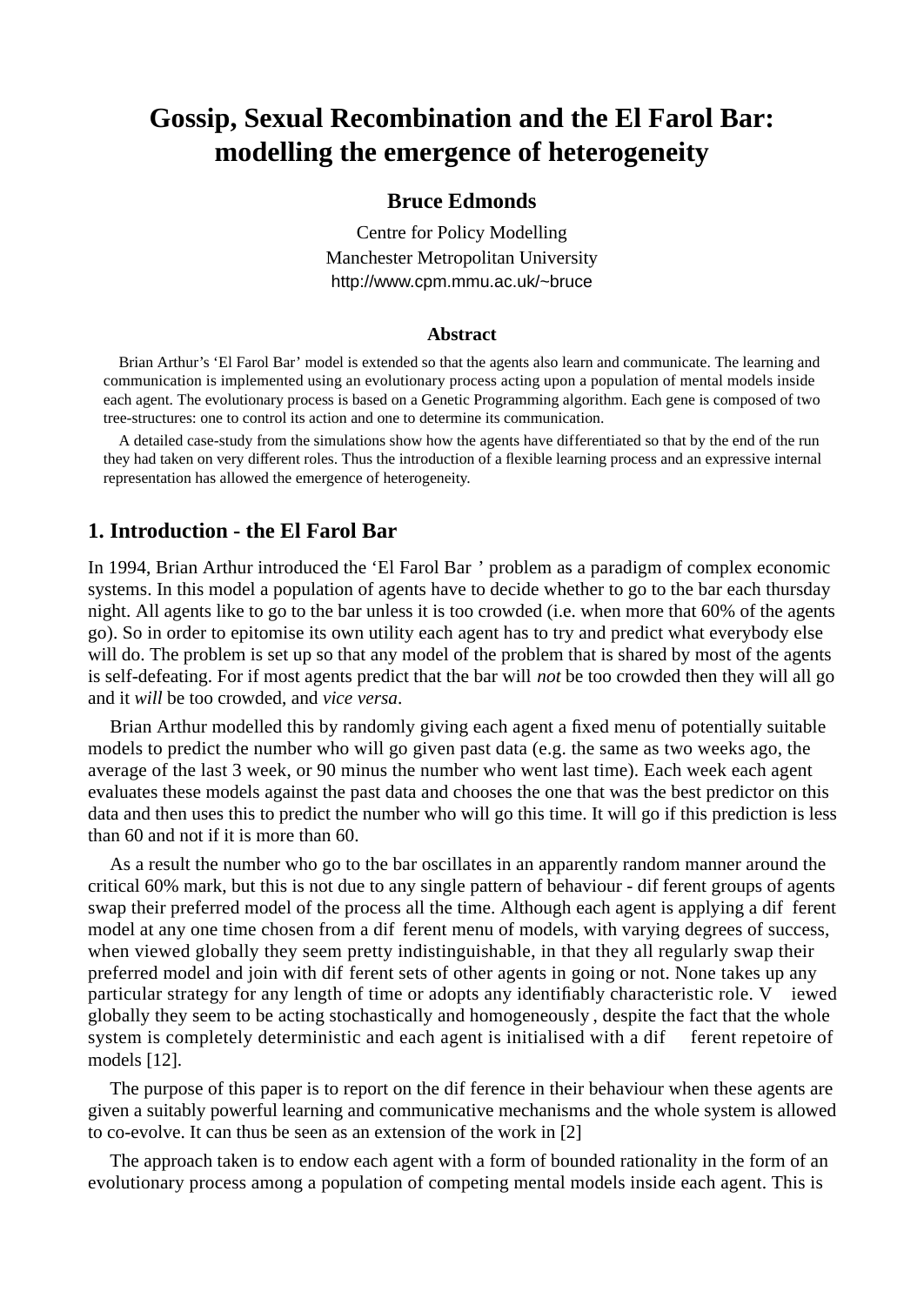described in section 2. Then in section 3 I describe how this is applied to the El Farol Bar problem in a way which will allow social relations to emerge among the agents.

The results are considered in section 4 at the macroscopic level as well as in detail in the form of a case study of the interactions in the model at the last date of a particular (but representative) run. The heterogeneity which emerges in the discussed in section 5

### **2. Modelling Boundedly Rational Agents using the Evolution of Mental Models**

The purpose of the model is to explore some of the possible ways that emer gent social structures in an agent community might effect the overall behaviour of that collection of agents.

Since we primarily have humans in mind in this exercise we wish for our software agents to at least capture some of the known qualitative characteristics of humans. In particular we are interested in agents:

- who incrementally develop models of their environment;
- who develop their models in a parallel manner so that different (and even contrary) models can be brought to bear in different circumstances;
- whose mechanisms of learning dominate those of inference;
- who are able to identify other agents individually and develop models specifically concerned with those agents;
- who have a flexible and expressive internal system of representation, so that they are as little constrained as possible in what model the can develop;
- who are able to develop any connection between their communication and their action that is appropriate;
- who are able to deal with received communication in what-ever way is best for it;

The agent modelling approach adopted broadly follows [5]. *Each* agent has a population of mental models, which broadly correspond to alternative models of its world. This population develops in a slow evolutionary manner based on what its past success at gaining utility might be.

Each notional week, the new population of models is produced using a genetic programming (GP) algorithm (Koza 1992). In GP each 'gene' is a tree structure, representing a program or other formal expression of arbitrary complexity. A population of such genes is evolved using a version of crossover that swaps randomly selected sub-trees and propagation. Selection of genes for crossover and propagation is done probilistically with a likelihood of selection in proportion to its fitness.

I have slightly modified this here by only using *some* tree crossover but with a high degree of propagation and also some new random genes introduced each time. Then the best model is selected and used to determine first its communicative action and subsequently whether to go to El Farol's or not. Thus the evolution of mental models is a rough representation of learning.

The cross-over operation is not very realistic but does as a first approximation. For a critique of cross-over and further discussion of the philosophy of agent design for the purposes of the credible modelling of human agents, see [5]. This model of learning fits into the wider framework of modelling economic learning as modelling described in [9].

## **3. Extending the El Farol Bar Model with Learning and Communication**

In this extension of the model agents have a chance to communicate with other agents before making their decision whether to go to El Farol' s Bar. Each of the agents' models of their environment is composed of a *pair* of expressions: one to determine the action (whether to go or not) and a one second to determine their communication with other agents. The action can be dependent upon both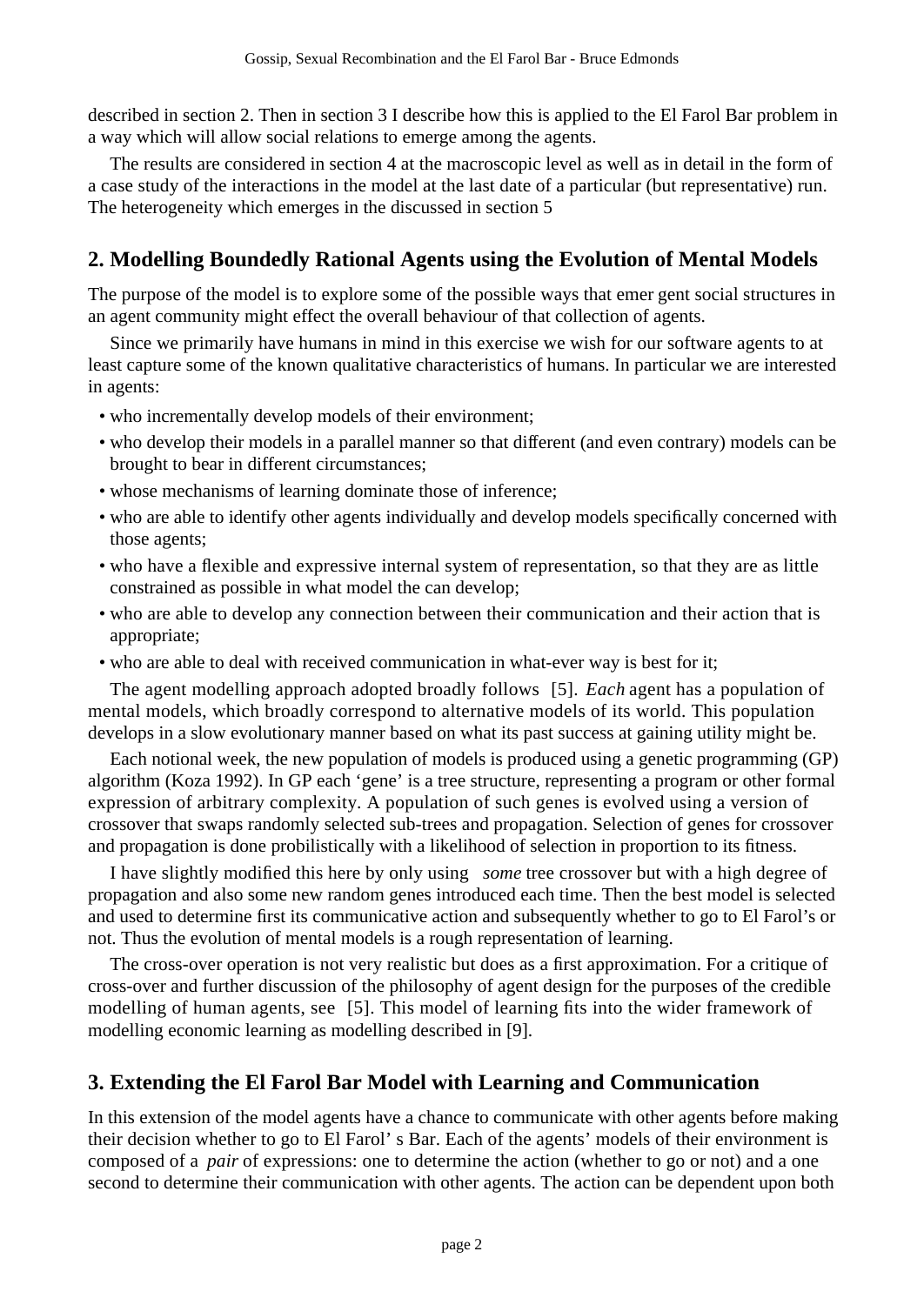the content and the source of communications received from other agents. Although the beliefs and goals of other named agents are not explicitly represented, they emer ge implicitly in the effects of the agents' models.

The two parts of each model are expressions from a two-typed language specified (by the programmer) at the start <sup>1</sup>. A simple but real example is shown in figure 1 below. Translated this example means: that it will say that it will go to El Farol' s if the trend predicted over observed number going over the last two weeks is greater than  $5/3$  (the total population was 5 in this example); but it will only *actually* go if it said it would go or if barGoer-3 said it will go.



**Figure 1:** A simple example model

The agent gains utility by going to the El Farol Bar when it is not too crowded. Thus each agent is competitively developing its models of what the other agents are going to do.

The model was implemented in a declarative forward-chaining programming language called SDML [4, 10] which has been written specifically for agent-based modelling in the fields of business, management, organisation theory and economics. SDML is particularly suited to this model because is provides facilities for the easy programming of multi-layered object-orientated structures (so the populations of genes within a population of agents is easy) with several levels of time (in this case weeks and days)<sup>2</sup>.

## **4. Results and A Case Study From the Model**

In the output of the model the attendance at the bar fluctuates chaotically about the critical number of patrons (see the example plot in figure 2).

**Figure 2:** Number of people going to El Farol's each week in a typical run

1. Strictly the strictly the strictly the strictly the strictly the strictly the strictly the strictly the str<br>In the strictly the strictly the strictly the strictly the strictly the strictly the strictly the strictly the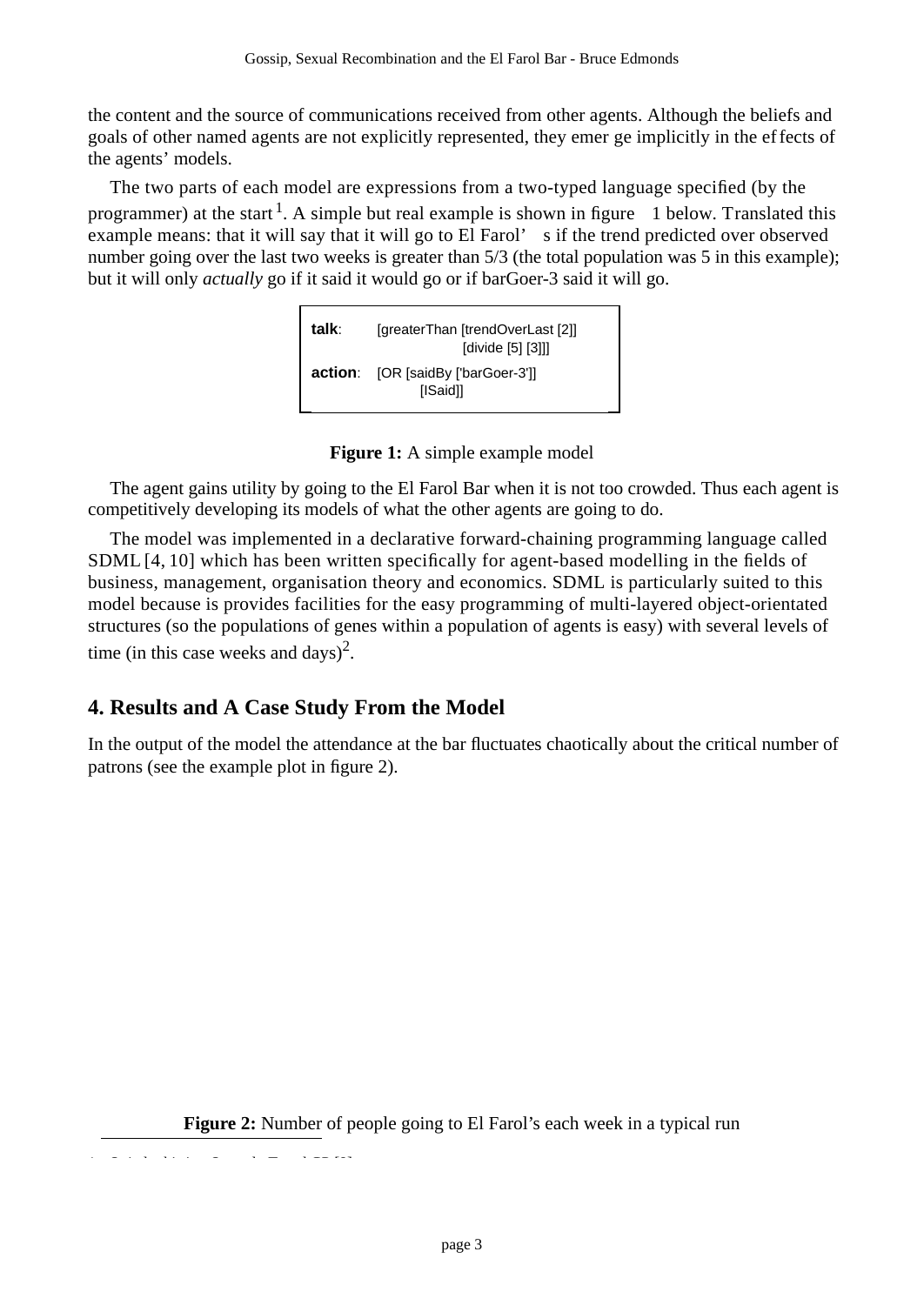The average fitness of the agents' models fluctuate wildly at the beginning but as the simulation progresses they settle down somewhat but the fluctuations do not damp down to zero. The deviance



**Figure 3:** The change in variance (in standard deviations) of the Agents' population of models over time in (another) typical run

The graph of the utilities gained shows that different agents predominate at different times during the simulation with no one agent permanently dominating the others (figure 4).<br> $0.7$   $1.7$   $1.7$   $1.7$   $1.7$   $1.7$   $1.7$   $1.7$   $1.7$   $1.7$   $1.7$   $1.7$   $1.7$   $1.7$   $1.7$   $1.7$   $1.7$   $1.7$   $1.7$   $1.7$   $1.7$   $1.7$   $1.7$   $1.7$   $1$ 



**Figure 4:** (smoothed) utility gained by agents over time

What is perhaps more revealing is the detail of what is going on, so I will exhibit here a case study of the agents at the end of a typical simulation.

Here I have chosen a 5-agent simulation at date 100. In this simulation the agents judge their internal models by the utility they would have resulted in over the past 5 time periods. Each agent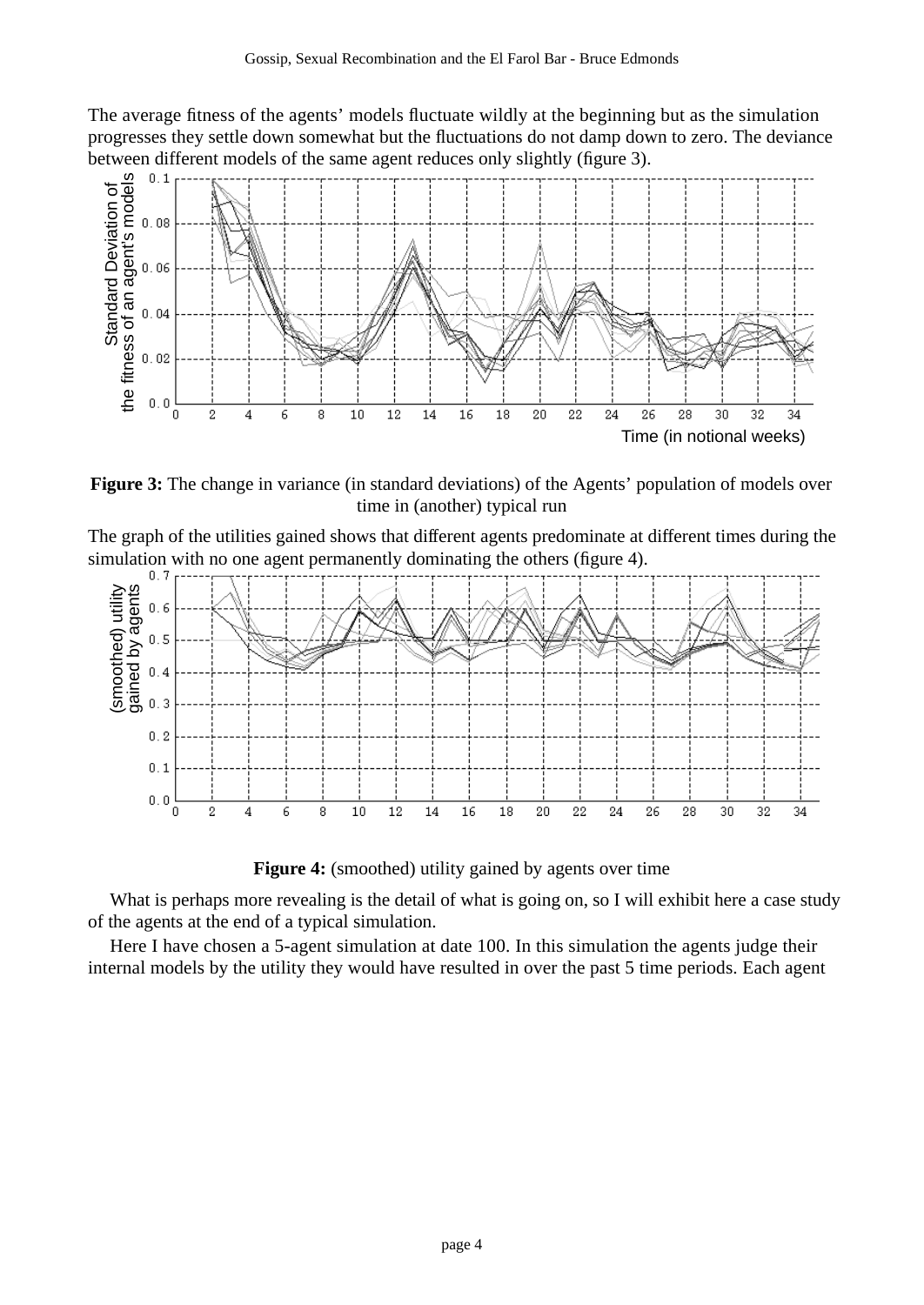had 40 mental models of average depth of 5 generated from the language of nodes and terminal specified in figure 2.

| possible nodes for talk gene:<br>greaterThan lessThan previous times plus<br>minus divide averageOverLast<br>boundedByPopulation wentLag<br>trendOverLast randomIntegerUpTo |
|-----------------------------------------------------------------------------------------------------------------------------------------------------------------------------|
| possible terminals for talk gene:<br>wentLastTime maxPopulation<br>IPredictedLastWeek 1 2 3 4 5                                                                             |
| possible nodes for action gene:<br>AND OR NOT saidBy                                                                                                                        |
| possible terminals for action gene:<br>randomDecision ISaidYesterday<br>IWentLastWeek T F 'barGoer-1' 'barGoer-2'<br>"barGoer-3' "barGoer-4' "barGoer-5' 1 2 3 4 5          |

**Figure 5:** Possible nodes and terminals of the tree-structured genes

The formal languages indicated in figure 2 allow for a great variety of possible models, including arithmetic projections, stochastic models, models based on an agents own past actions, or the actions of other agents, logical expressions and simple trend projections.

The utility that agents get is 0.4 if they go when it is two crowded, 0.5 if they stay at home and 0.6 if they go when it is not too crowded (where too crowded means greater than 60% of the total population).

The best (and hence active) genes of each agent are summarised above in figure 3. I have simplified each so as to indicate is *logical* effect only. The actual genes contain much logically redundant material which may put in an appearance in later populations due to the activity of cross-over in producing later models. Also it must be remembered that other alternative models may well be selected in subsequent weeks, so that the behaviour of each agent may 'flip' between different modes (represented by dif ferent models) depending on the context of the other agent' s recent behaviour.

> **talk-1**: averageOverLast(numWentLast) > previous(trendOverLast(numWentLast)) **action-1**:wentLastTime **talk-2**: trendOverLast(numWentLast) - 2 \* numWentLag(2) > numWentLag(numWentLast) **action-2**:NOT Isaid **talk-3**: randomNumberUpTo(8) < 8/3 **action-3**:True **talk-4**: averageOverLast(4) / averageOverLast(5) < numWentLag(15) **action-4**:(Isaid AND randomDecision) OR (saidBy agent-2) **talk-5**: trandOverLast(20) < numWentLag(2) averageOverLast(numWentLast) **action-5**:randomDecision OR (saidBy agent-4)

**Figure 6:** Simplified talk and action genes for the five agents at date 100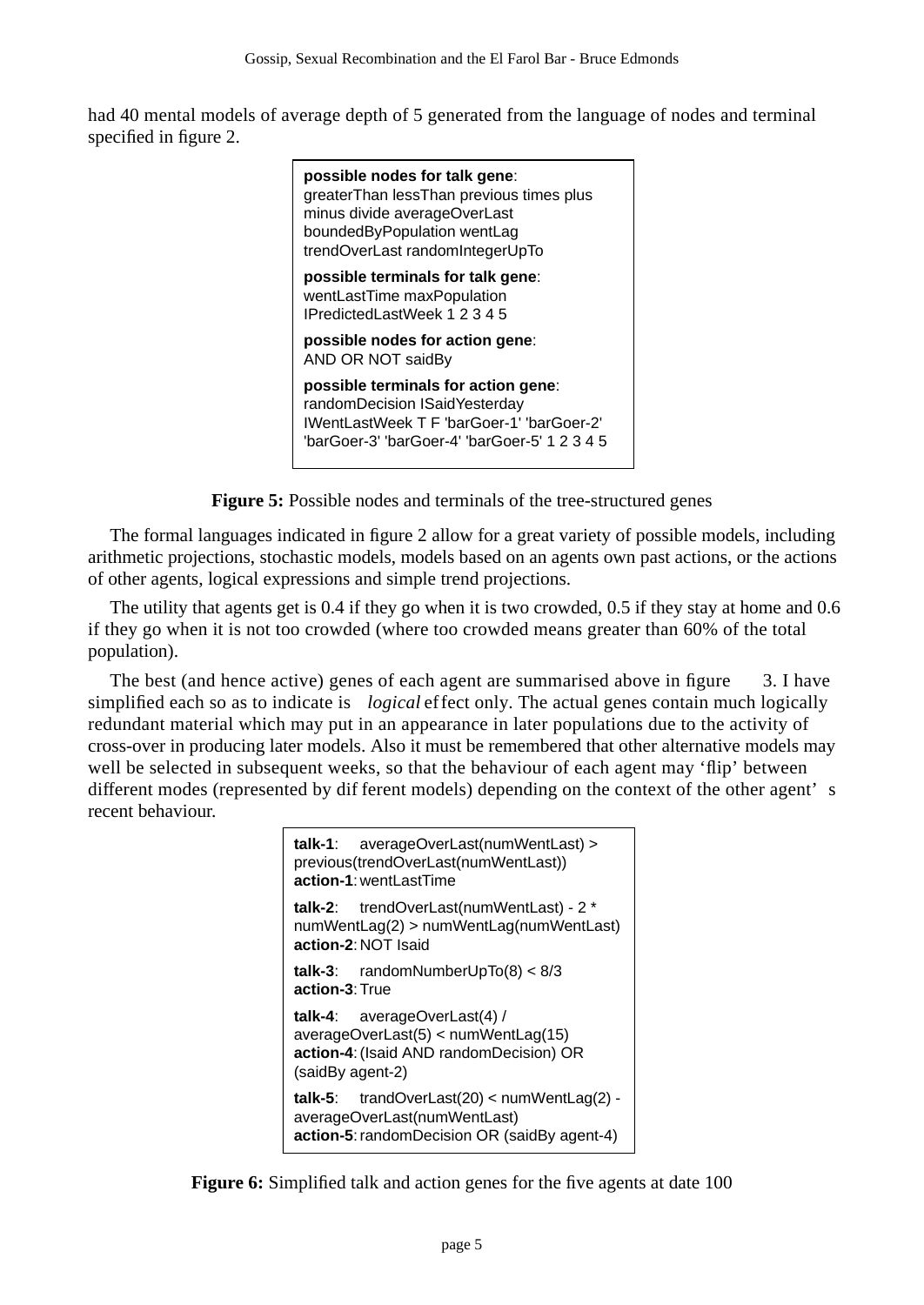The effect of the genes is tricky to analyse even in its simplified form. For example agent-1 will tell its friends it will go to El Farol' s if the average attendance over a previous number of time periods (equal to the number who went last time) is greater than the predicted number indicated by the trend estimated over the same number of time periods but evaluated as from the previous week! However its rule for whether it goes is simpler - it goes if it went last week<sup>1</sup>.

You can see that for only one agent what it says indicates what it does in a positive way (agent 4) and one which will do the exactly the opposite of what it says (agent 2). It may seem that agents 1 and 3 are both static but this is not so because figure 3 only shows the fittest genes for each agent at the moment in terms of the utility they would have gained in previous weeks. During the next week another gene may be selected as the best.

The interactions are summarised in figure 4, which shows the five agents as numbered circles. It has simple arrows to indicate a positive influence (i.e. if agent-2 says she is going this makes it more likely that agent-4 would go) and crossed arrows for negative influences (e.g. if agent-2 says she will go this makes it *less* likely she will go). The circles with an "R" represent a random input.



**Figure 7:** Talk to action causation

It is not obvious from the above, but agent-2 has developed its action gene so as to gradually increase the number of ' NOT's. By date 100 it had accumulated 9 such ' NOT's (so that it actually read NOT [NOT [... NOT [Isaid]...]]). In this way it appears that it has been able to 'fool' agent-4 by sometimes lying and sometimes not.

### **5. The emergence of heterogeneity**

Unlike the Brian Arthur 's original El Farol model, this model shows the clear development of different roles<sup>2</sup>.

By the end of the run described above agent-3 and agent-1 had developed a stand-alone repetoire of strategies which largely ignored what other agent said. Agent-3 had settled on what is called a mixed strategy in game theory, namely that it would go about two-thirds of the time in a randomly determined way, while agent-1 relied on largely deterministic forecasting strategies.

The other three agents had developed what might be called social strategies. Agent-2 seemed to have come to rely on 'tricking' agent-4 into going when it was not, which explains the gradual accumulation of 'NOT's in the example gene described above. Agent-4 has come to rely (at least

1. This is not a trivial action rule, since whether it went last week might have been determined by a *different* internal